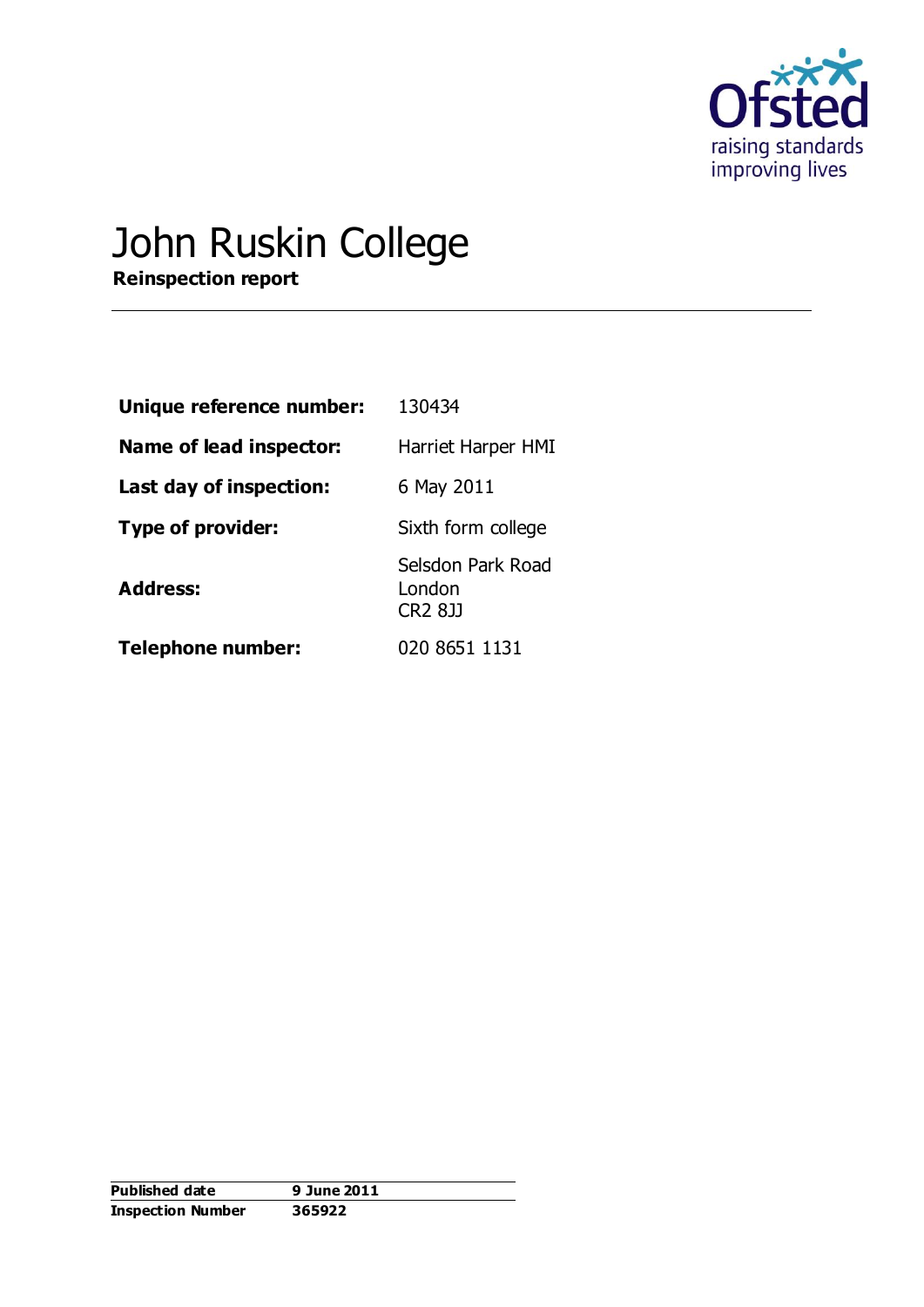# **Information about the provider**

- 1. John Ruskin College is located in south Croydon. It is unusual in that, as a sixth form college, it offers only vocational courses. As of 2010/11, it withdrew its ASand A-level provision. The college offers courses in health and social care, applied science, business, information and communication technology, sport, hairdressing and beauty, arts and media, literacy and numeracy and English for speakers of other languages. Train to Gain, offered in previous years, is being phased out in the current academic year.
- 2. The college has around 1,000 full-time students, approximately 88% of whom are aged 16 to 18. It has enrolled 151 pupils aged 14 and 15 on a range of courses. Some 38% of students are studying at advanced level, around 40% at intermediate and 22% at entry level. Students travel to the college from a wide geographical area, mostly to the north of Croydon, and approximately 90% of them are from minority ethnic groups.
- 3. In March 2010, Ofsted judged the college to be inadequate. At that time, outcomes and leadership and management were inadequate, whilst other key aspects were satisfactory. Of the four subject areas inspected, two were inadequate: science and mathematics and business, administration and law.
- 4. The following organisation provides training on behalf of the college:

| <b>Type of provision</b>             | <b>Number of enrolled learners in</b><br>2009/10 |
|--------------------------------------|--------------------------------------------------|
| <b>Provision for young learners:</b> |                                                  |
| 14 to 16                             | 67 learners                                      |
| Further education (16 to 18)         | 839 full-time learners                           |
| <b>Provision for adult learners:</b> |                                                  |
| Further education $(19+)$            | 210 full-time learners                           |
| <b>Employer provision:</b>           |                                                  |
| Train to Gain                        | 360 learners                                     |
|                                      |                                                  |

Protec Sports Ltd (sport).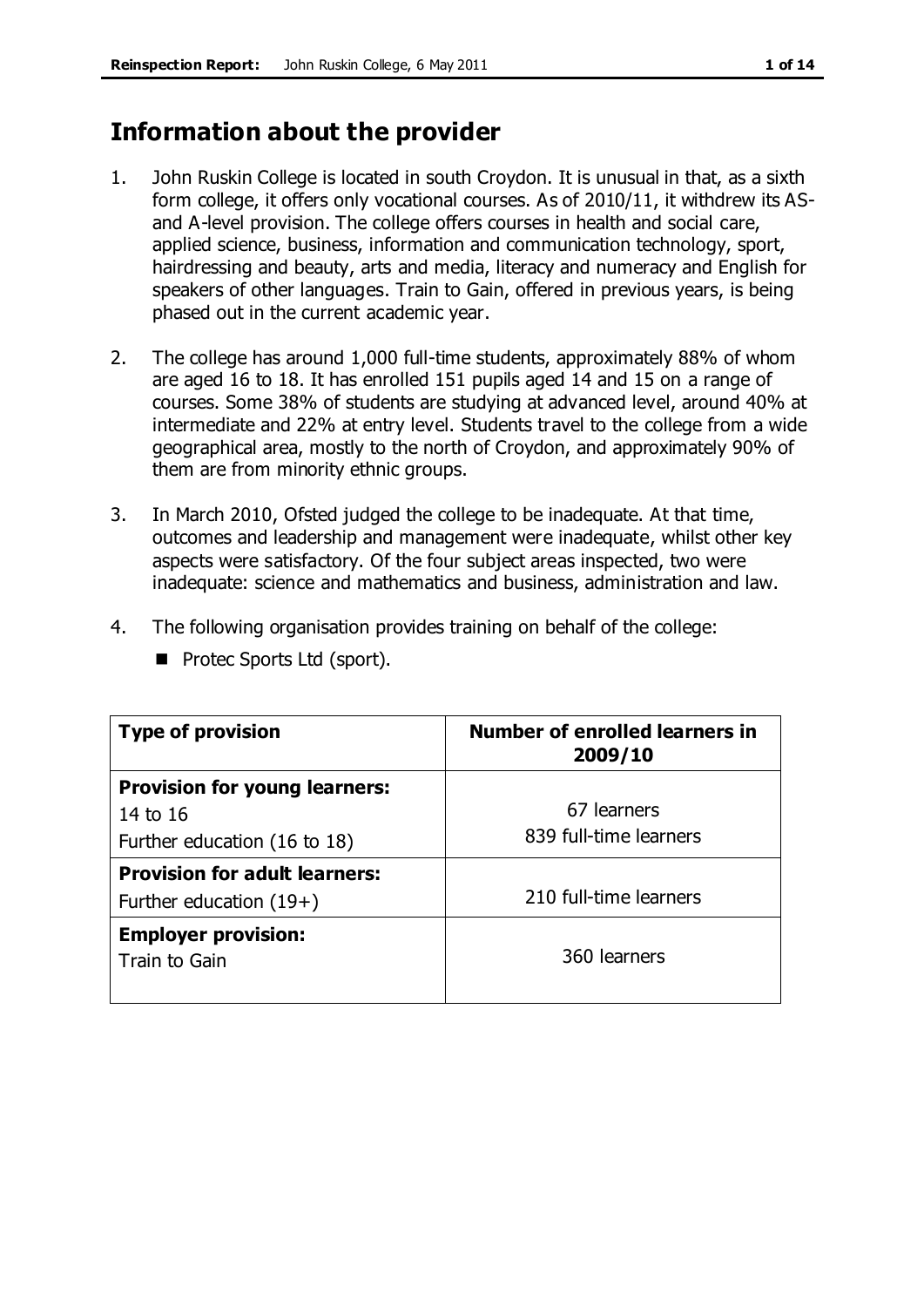# **Summary report**

Grades: 1 is outstanding; 2 is good; 3 is satisfactory; 4 is inadequate

# **Overall effectiveness of provision Grade 3**

**Capacity to improve Grade 2** 

|                                                                     | Grade                    |
|---------------------------------------------------------------------|--------------------------|
| Outcomes for learners                                               | 3                        |
| Quality of provision                                                | $\overline{2}$           |
| Leadership and management<br>Safeguarding<br>Equality and diversity | 2<br>$\overline{2}$<br>3 |
| <b>Subject Areas</b>                                                |                          |
| Science                                                             | 3                        |
| <b>Business</b>                                                     | 3                        |

# **Overall effectiveness**

- 5. John Ruskin College is a satisfactory college. Until last year, too few students achieved their qualifications and many aspects of the college's work were poor. Throughout 2010/11, however, and especially since the arrival of a new principal, determined efforts have been made to raise standards. Indeed, managers' actions over the last year have led to signficant improvements in students' achievements.
- 6. By creating a purely vocational sixth-form college, managers have increased the proportion of students successfully completing their qualifications. However, they have reduced the courses on offer to a relatively narrow range. They have ensured that students are no longer enrolled onto inappropriate courses. With good teaching, good support and revised quality systems, there are signs that retention, attendance and punctuality are beginning to improve. College staff are only too aware that these remain areas for further improvement.
- 7. The Principal and senior management team provide strong and supportive leadership. Self-assessment is comprehensive and largely accurate. Staff are positive about the recent change in culture, with its emphasis on high standards and high expectations. Financial management is sound, value for money is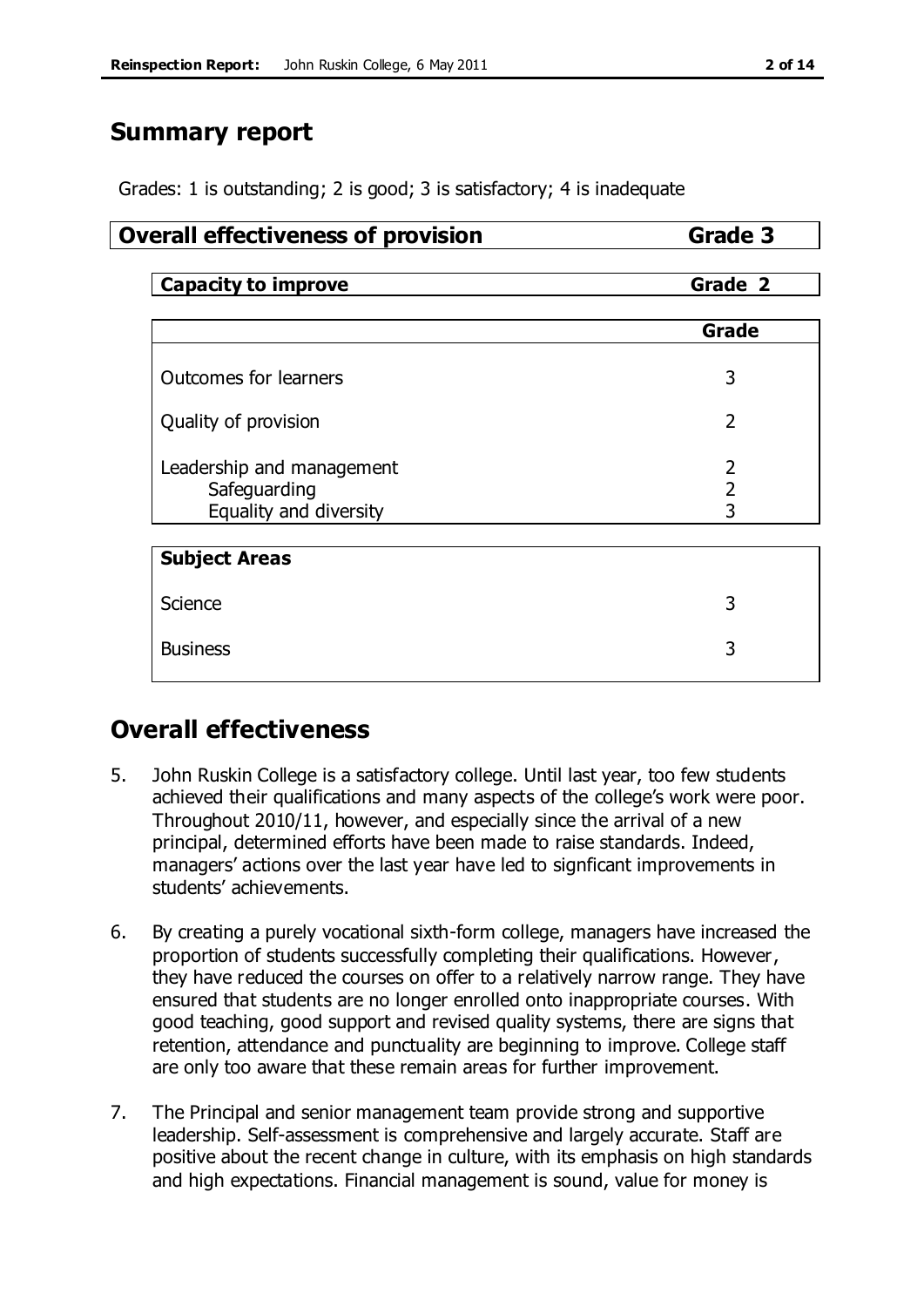satisfactory, and the way in which governors review how well the college is doing has improved.

8. Students are kept safe and there is an appropriate emphasis on the promotion of equality and diversity. Students and staff value being part of a respectful, harmonious and diverse college community. Most students are proud of their college and keen to play a part in how it is run.

# **Main findings**

- Outcomes for students are satisfactory. The proportion who successfully completed long courses at all levels rose in 2009/10. Improvements at advanced level were particularly notable and above the most recent national average for similar provision in colleges of further education. Although improved, the proportion of students who successfully completed their courses at entry and foundation level remained low, as did the proportion who achieved functional skills qualifications.
- Teaching and learning are good and inspectors observed examples of outstanding practice. Teaching has improved since the previous inspection and this has had a demonstrable impact on students' achievements.
- The most effective lessons provide well-designed activities to engage and motivate students, enabling them to make good progress. However, not all teaching is of a high standard and, in some lessons, tasks are insufficiently challenging and/or poor attendance and punctuality impede learning.
- The extent to which the college meets the needs and interests of students is satisfactory. The college acknowledges the need to review its curriculum offer, particularly at foundation level, in order to provide students with more choice and progression opportunities.
- $\blacksquare$  The college has effective links with other organisations, although work with employers remains an area for further development. While many students participate in work placements, there are not sufficient opportunities for all those who might benefit to take part in real work experiences.
- Care, support and guidance are good. Revised recruitment arrangements have helped to ensure that students are placed on the most suitable course given their prior attainment and aspirations. Additional support for those who need it is timely and effective in helping students to achieve their qualifications. Advanced-level students benefit from good guidance on applying to higher education.
- Leadership and management are good. The new Principal and his senior management team have brought about a change in culture since the previous inspection and there is a palpable sense of urgency amongst staff about the desire to continue to raise standards. There have been considerable improvements to the way the college assures the quality of its courses, and this is leading to improvements.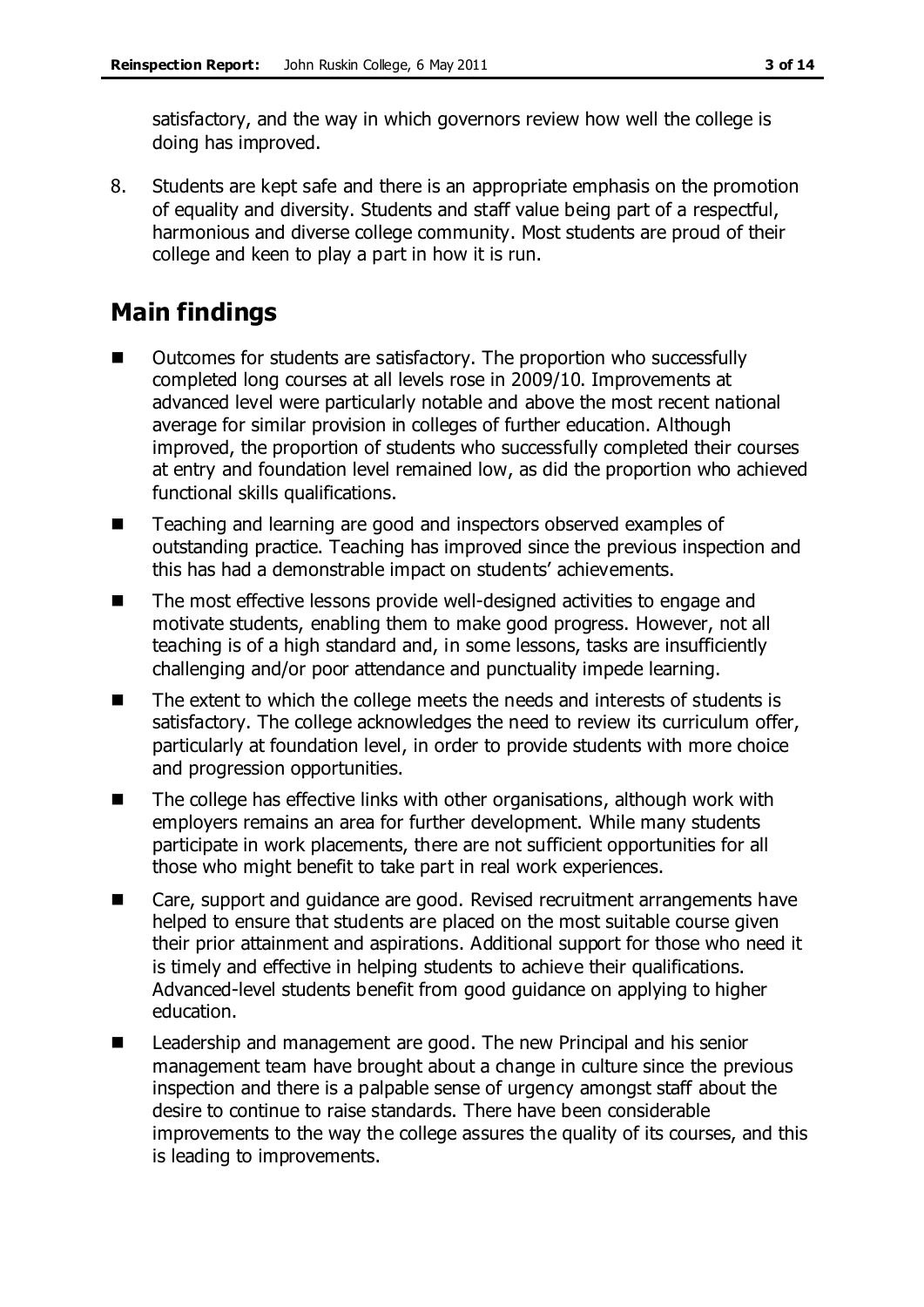Governance is satisfactory, as is value for money. The college has appropriate policies in place to meet its statutory duties with regard to equalities legislation, although monitoring and action planning in this area are not well developed. Equality and diversity are promoted well in many curriculum areas.

# **What does John Ruskin College need to do to improve further?**

- Raise success rates on foundation level programmes by ensuring that teaching and assessment on these courses are of a consistently high standard.
- **E** Ensure that all students successfully improve their language, literacy and numeracy skills as well as achieving qualifications in these significant areas through rigorous implementation of the college's Skills for Life strategy.
- Improve students' attendance and punctuality through rigorous and consistent implementation of college-wide procedures by all teachers.
- **IMPROVE STARES** in the link theory to practice by developing more extensive and productive partnerships with employers across all curriculum areas.
- Extend choice and progression opportunities for students by reviewing the college's curriculum offer.
- Improve further the promotion of equality and diversity by developing more systematic and detailed monitoring and action planning for this aspect.

### **Summary of the views of users as confirmed by inspectors**

### **What learners like:**

- $\blacksquare$  the welcoming environment, in which they feel safe
- **EXECUTE:** friendly and approachable teachers
- $\blacksquare$  the support provided for their studies
- contributing to decisions about the life of the college
- industry-standard hairdressing and media production facilities
- $\blacksquare$  the opportunity to make new friends
- **EXECUTE:** preparation for progression to higher education and employment
- visible and approachable senior staff.

### **What learners would like to see improved:**

- $\blacksquare$  electronic individual learning plans, so that they can access them from home
- $\blacksquare$  the slow speed of computers
- $\blacksquare$  the limited access to enrichment activities
- overcrowding in the canteen and common room.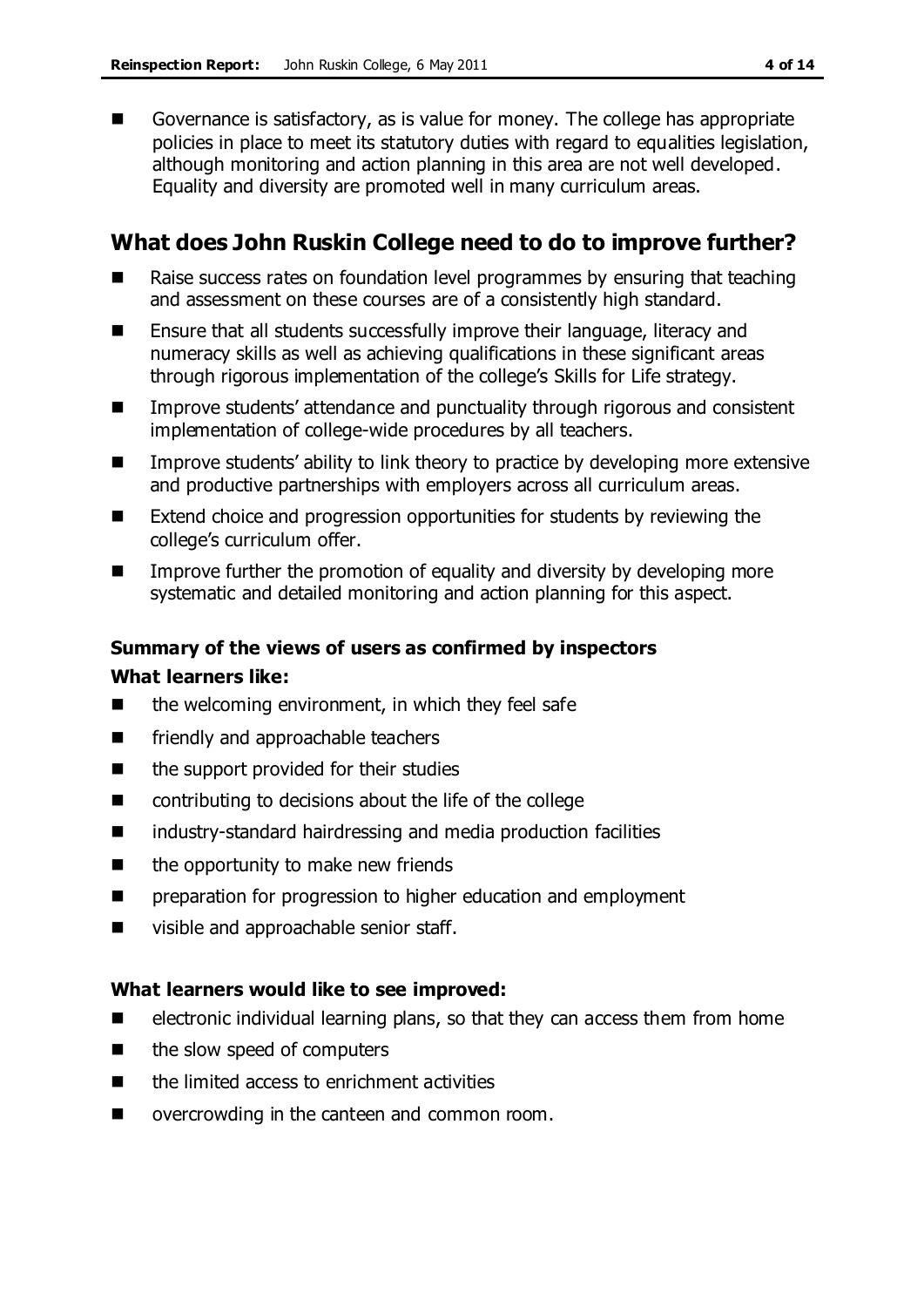# **Main inspection report**

# **Capacity to make and sustain improvement Grade 2**

9. The college's capacity to improve is good. Self-assessment is broadly accurate. The new leadership team has halted a long period of decline and successfully introduced a significantly revised curriculum and more effective quality systems. Teaching, learning and support are good and initiatives to improve students' retention, attendance, behaviour and punctuality are beginning to work. Most significantly, a higher proportion of students gained qualifications in 2009/10 than in previous years and provision in science and business is now satisfactory, having been inadequate at the time of the previous inspection.

# **Outcomes for learners Grade 3**

- 10. Following the change from primarily AS- and A-level courses to vocational provision, success rates for long courses rose at all levels in 2009/10. At advanced level, they improved significantly to above average when compared with similar provision in colleges of further education. Although much improved, success rates at entry and foundation levels remain low.
- 11. The improved success rates on long courses reflect a rise in achievement, particularly at foundation and advanced levels, but not in retention. Those who remain at the college for the full duration of their course are generally successful in gaining their qualifications, including pupils aged 14 to 16. Many students on advanced-level courses make excellent progress, given their prior attainment.
- 12. While success rates improved in 2009/10 in most curriculum areas, they remained low in Skills for Life. Too few students were successful in gaining qualifications in literacy, numeracy and English for speakers of other languages and only a small proportion of those who took GCSE mathematics gained a grade A\* to C.
- 13. College managers have identified some small discrepancies between the rates of retention and achievement for different groups of students analysed by ethnicity, gender and support needs, and have instigated appropriate action to tackle these.
- 14. The development of economic and social well-being is satisfactory. An increasing proportion of students benefit from work placements, visits and industry-standard resources, and the majority of those on advanced-level courses progress to higher education. Students work safely and report that they feel safe. Attendance and punctuality, however, are low and below the college's own target.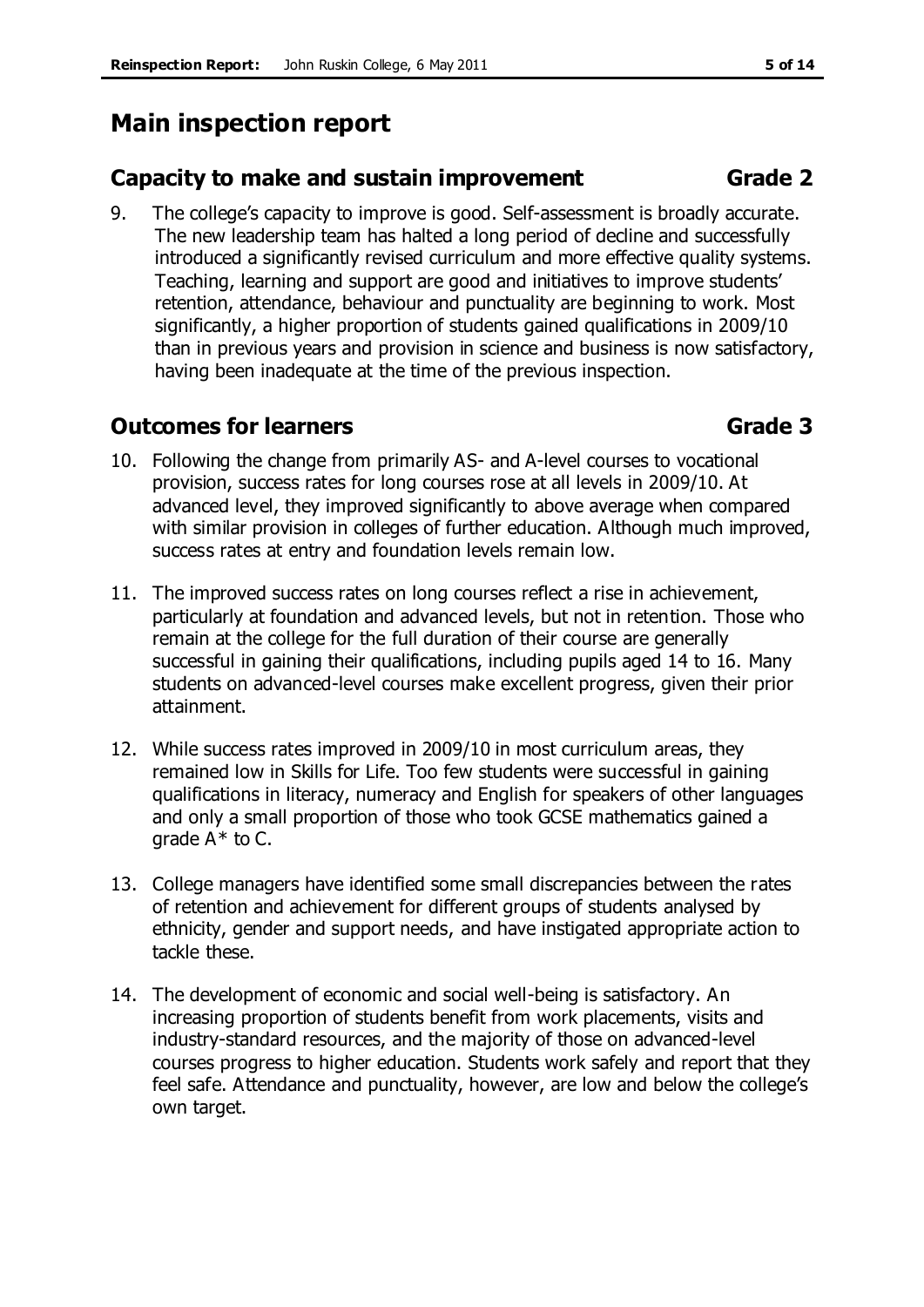# **The quality of provision Grade 2**

- 15. Teaching and learning are good. The very best teaching is outstanding, characterised by meticulous planning, excellent classroom management and imaginative tasks. Typically, in the less effective lessons, teachers are adept at using a range of approaches and activities but do not focus on ensuring that all students are sufficiently challenged. In a minority of cases, the flow of the lesson is disrupted by students' poor punctuality, attendance and/or behaviour.
- 16. Assessment practice is satisfactory. In lessons, teachers make good use of questioning and assessment tasks to check students' understanding. The quality of feedback on written assignments is variable and in some cases fails to provide students with sufficient guidance as to how to improve their work.
- 17. The college's response to meeting the needs and interests of students is satisfactory. The college has an appropriate range of advanced-level programmes, fewer courses at intermediate level and limited provision at entry and foundation levels. Students enrol on courses to improve their literacy and numeracy and to gain functional skills qualifications but, with changes to the college's curriculum offer, they no longer have the opportunity to take GCSE mathematics or English at the college.
- 18. A high proportion of pupils aged 14 to 16 are successful in gaining a qualification but few progress on to further study at the college. Progression from advanced courses to higher education is good. The college's positive and flexible approach to meeting the needs of pupils not placed with local schools, or in danger of exclusion, is valued highly by the local authority. Young students with children benefit from a crèche run by a pupil referral unit which shares the college site.
- 19. Enrichment activities are limited, primarily due to the fact that most of the mainstream vocational courses are run over three full days, to minimise the extent to which students are in college but not in lessons. This, in turn, restricts the time available for other activities, such as sport or music. Just over half of the students attend some form of work placement but there are insufficient opportunities for work experience in some subject areas.
- 20. The college works effectively with other organisations. For example, the college ran an adult literacy programme for parents of the children at a local childcare centre and this helped the parents to participate more fully in the life of the centre. Links with employers are productive, but limited. A college-wide employer engagement strategy is in the early stages of development.
- 21. Care, guidance and support for students are good. Initial diagnosis of additional support that students may need in order to complete their studies successfully is timely and students speak highly of the support they receive. Advice and guidance and induction arrangements are good and there has been a significant reduction in the current academic year in the number of students transferring from one course to another.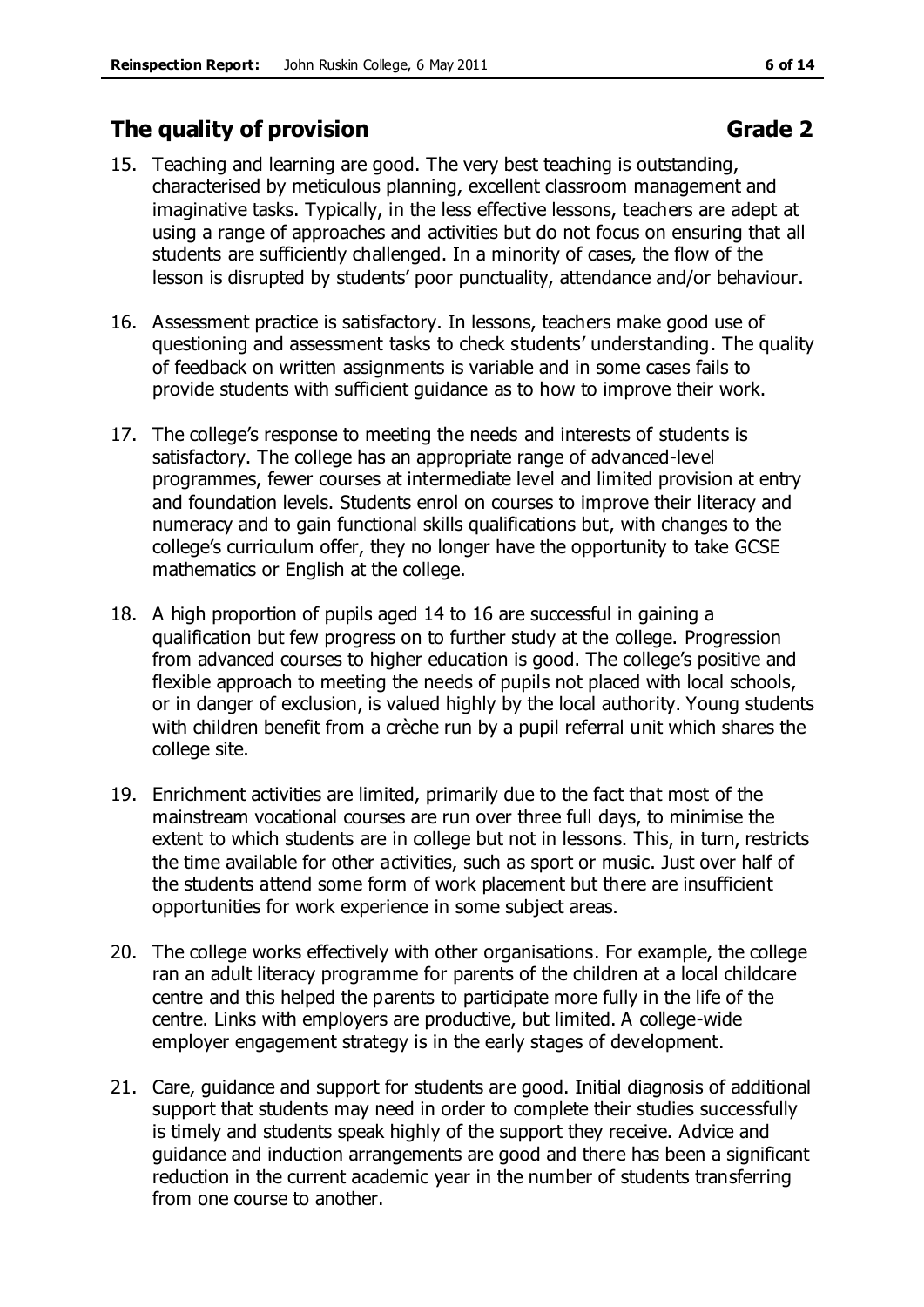22. The tutorial system has been strengthened significantly and students benefit from good pastoral support which they value highly. The recently-developed electronic personal learning plans are used well for monitoring attendance and progress and for setting targets, and this is beginning to have a positive effect on students' attitude to their work.

## **Leadership and management Grade 2**

- 23. The Principal and the senior leadership team provide strong leadership and a clear strategic direction. They promote high standards and high expectations across the college. From July 2010 a restructured management team has led to greater clarity over roles and responsibilities, with a shared sense of purpose and a very strong focus on securing improvements for students. An updated and comprehensive three-year development plan clearly identifies the college's mission, values and planned future direction, as well as key measures of performance which governors and managers are using effectively to track and monitor improvements.
- 24. Performance management is well developed. Staff at all levels work to clear and often challenging targets, which they regularly review with their line managers. Internal communication is good. Staff and students are well informed, as well as fully supportive of the carefully considered and effective changes and developments implemented over the past twelve months. Students at the college greatly value the fact that staff at all levels, including senior managers, are approachable, open and willing to listen to and act on their feedback.
- 25. In 2010/11 the college exceeded its enrolment targets for pupils aged 14 to 16 and adult learners but failed by 18% to meet its target for the enrolment of students aged 16 to 18. Work to improve and further develop Skills for Life across the college has not yet had sufficient impact.
- 26. Governance is satisfactory. Governors are actively involved in setting the mission and strategic direction of the college and took a clear lead in the repositioning of the college in offering a more vocationally-focused curriculum from September 2010. In 2010/11, governors are implementing substantial changes to the way they operate in order to monitor more effectively all aspects of the college's work. Governors are now well informed about the performance of the college in its work with students and provide effective support and challenge.
- 27. Arrangements for safeguarding students are good and given a high priority. All staff and governors undergo training to update them on safeguarding issues, with members of the college's safeguarding committee having more in-depth training. Students feel safe at the college and staff take prompt and appropriate action to respond to their concerns and individual circumstances, as well as providing a high level of specific individual support for students. Increasingly, staff make use of the college's disciplinary procedures where appropriate to address any unacceptable behaviour exhibited by students. The college has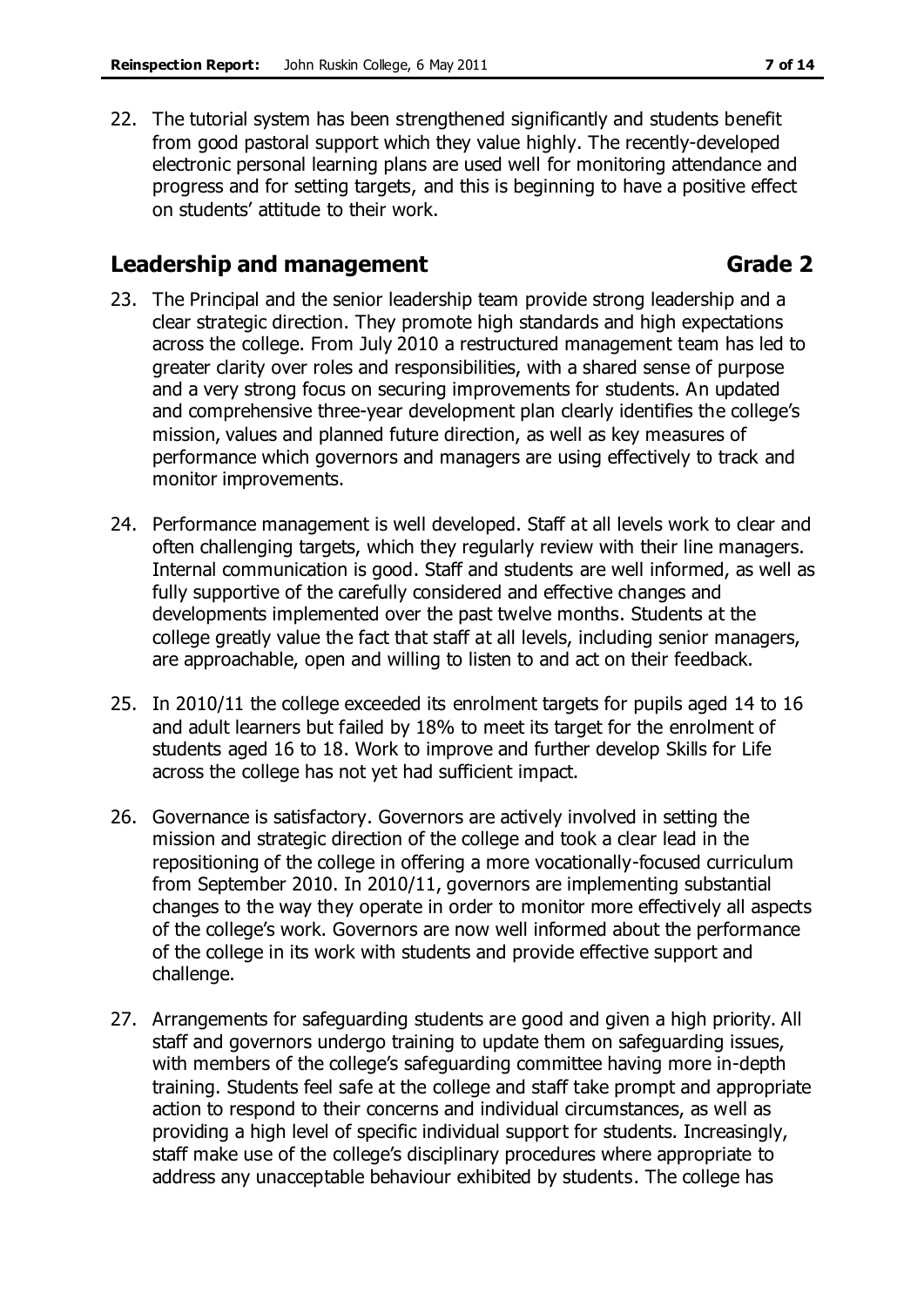incorporated changes to safeguarding policies and procedures to take account of the needs of pupils aged 14 to 16 who attend the college.

- 28. The college's approach to equality and diversity is satisfactory. Appropriate policies are in place and the college meets its statutory requirements. A newly reconstituted equality and diversity committee is in place from September 2010 to develop further work in this area. The analysis of data with regard to equality and diversity is thorough and the college carefully monitors whether any groups perform less well than others. In the few instances where this is the case, the college is taking effective measures to improve the achievement of these groups of students.
- 29. Staff and students value the culture of respect which is prevalent across the college and have a good understanding of their rights and responsibilities. The promotion of equality and diversity is good in many subject areas. Managers and course teams do not yet systematically monitor the promotion of equality and diversity or plan well enough to secure improvements.
- 30. Governors, the Principal and staff at all levels across the college welcome and encourage feedback from students. In particular, full-time students, the majority of whom are aged 16 to 18, have good opportunities to contribute appropriately to decision making and to provide feedback to staff, and are very aware of resulting actions and improvements. Arrangements to engage more fully with adult learners, pupils aged 14 to 16 and employers are not as fully developed.
- 31. From September 2010, the college has successfully implemented highly effective processes for monitoring and evaluating the performance of students and staff across the college. Staff are highly supportive of the new quality measures which are already having a demonstrable impact on securing improvements for students. The analysis and use of data to improve performance are good. At college and subject level, quality improvement planning and monitoring are extensive and very effective.
- 32. Staff and students contribute effectively to the self-assessment process. The self-assessment report is comprehensive and generally accurate in identifying the college's key strengths and areas for improvement.
- 33. Value for money is satisfactory. The college has significantly reduced its deficit from its previously high level and outcomes for students are now satisfactory. The college carefully manages its resources, balancing the need to secure improvements in equipment and accommodation, with the need to keep spending under control.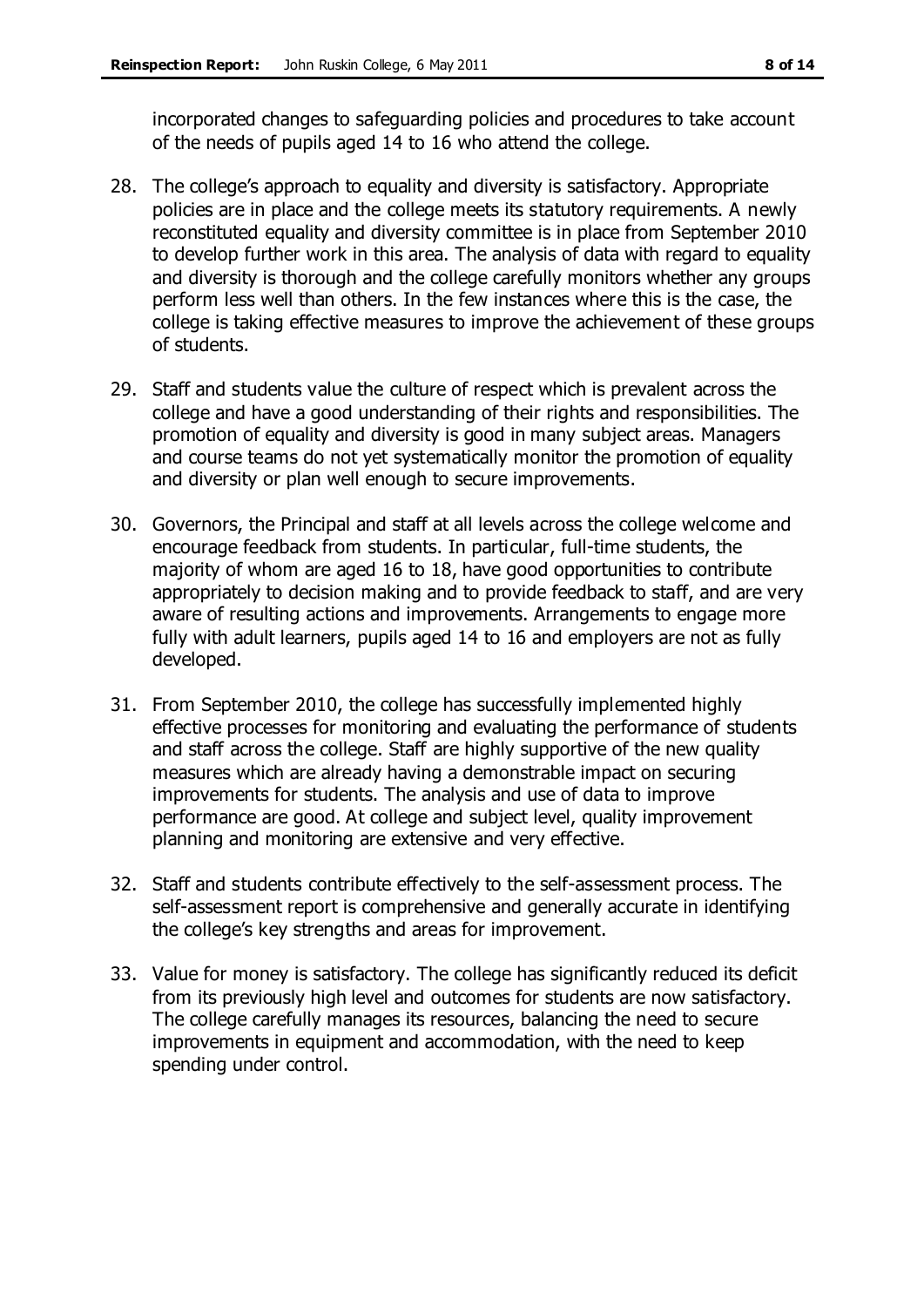# **Subject areas**

# **Science Grade 3**

### **Context**

34. The college offers applied science courses at three levels, with 61 students enrolled on the BTEC national diploma, 12 on the BTEC first diploma and 6 on the foundation science course.

### **Key findings**

- **Deta** Outcomes are good and reflect an improvement on previous years, although a three-year trend analysis masks the changed nature of the curriculum and a reduction in the number of students on science courses.
- Success rates on the intermediate and advanced-level courses were high in 2009/10 and above national average when compared with similar provision in general further education colleges.
- Students follow scientific procedures carefully and perform experiments competently. They manipulate scientific formulae with confidence and generate accurate results. In laboratories, students pay good attention to health and safety.
- Students make good progress given their prior attainment and a high proportion of those on the advanced course go on to higher education. However, too few students arrive promptly at the start of lessons and/or attend college on a regular basis.
- Teaching and learning are satisfactory. In the better lessons, students demonstrate that they have acquired new knowledge and skills, or have reinforced what they already know or can do, by completing successfully a range of well-designed tasks. In less effective lessons, teachers' questioning is insufficiently targeted or challenging to ensure that all students make sufficient progress. Teachers do not provide sufficient opportunities for students to use interactive technology to enhance their understanding of scientific concepts.
- Assessment practice is satisfactory. Work is usually marked promptly and helpfully, although in some cases the feedback is too brief to be helpful to students.
- The extent to which the provision meets the needs and interests of students is satisfactory. Students have the opportunity to progress from an entry level vocational science course, through to the intermediate and advanced courses, and then on to higher education or employment.
- Partnership working is satisfactory. Students benefit from talks from guest speakers and visits to science departments within commercial organisations and higher education institutions. However, students' ability to link theory to practice is limited by the fact that most of them do not undertake relevant work experience.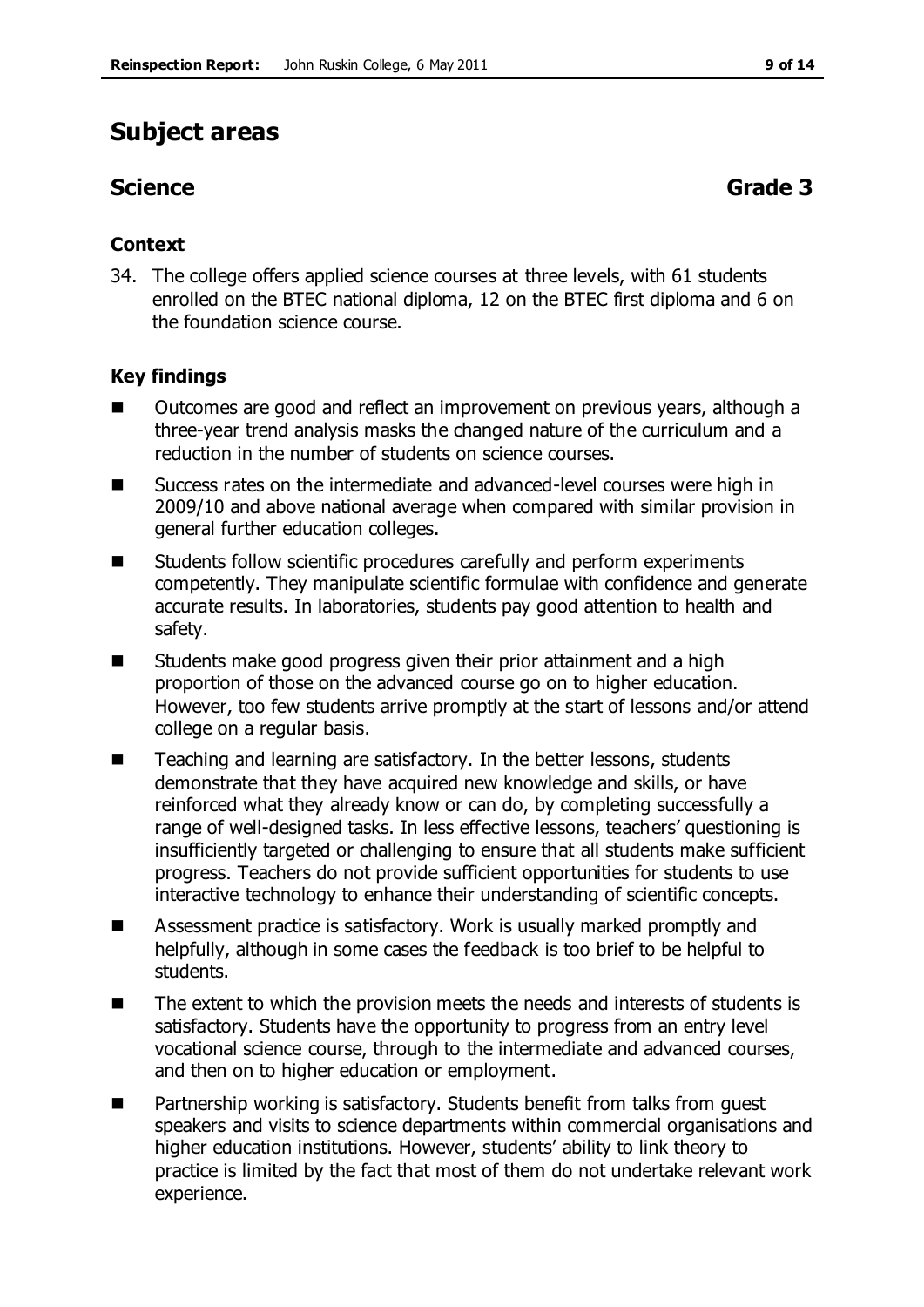- Care, guidance and support are good. Students benefit from good pastoral support and they value highly the revised tutorial system. They find it helpful to be able to monitor their attendance, punctuality and academic progress electronically. They work with their tutors to set and monitor realistic targets based on their prior attainment.
- Leadership and management are good. The self-assessment of this subject area is broadly accurate in identifying strengths and areas for improvement, although slightly generous in its assessment of teaching and learning. The promotion of equality and diversity is satisfactory. Science laboratories are of a good standard for practical work and all staff and students work safely.

### **What does John Ruskin College need to do to improve further?**

- Improve attendance and punctuality by implementing rigorously and consistently the college's recently introduced strategies.
- Share good practice in teaching and learning to ensure that all students are challenged to meet their full potential.
- Ensure that both staff and students make more effective use of technology both inside and outside the classroom to enhance learning.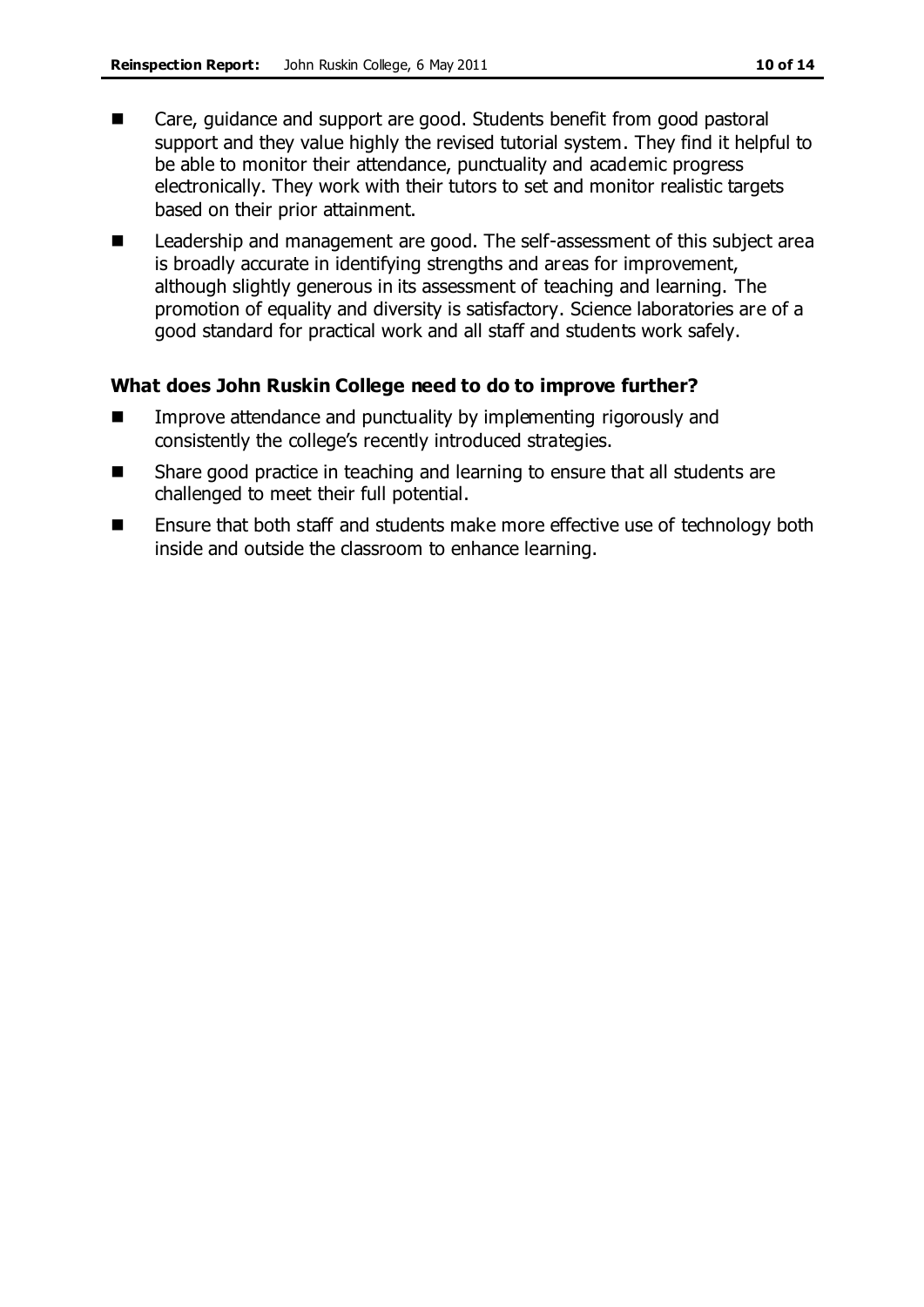## **Business Grade 3**

### **Context**

35. Some 160 students are enrolled on business courses, with 17 working at entry level, 9 at foundation and 34 at intermediate. At advanced level, 64 students are in the second year of a BTEC national diploma course. Those in the first year complete a BTEC extended diploma programme, with 29 on the business and finance pathway and 16 on business and law. Of the advanced students, 20 also participate in the UK Careers Academy programme.

### **Key findings**

- Outcomes are satisfactory. Success rates for students on intermediate and advanced courses were above average in 2009/10 when compared with similar provision in colleges of further education. Many students on advanced courses make very good progress, given their prior attainment. However, the performance of the small number of students on foundation level courses was poor. Students' attendance and punctuality are below the college's target.
- Some students' work, particularly in the case of those selected for the UK Careers Academy programme, is excellent, and students' work in general is at least satisfactory. Advanced-level students on the new business and finance course use book-keeping concepts and accounts language confidently. Intermediate-level students can describe accurately different forms of selling and they demonstrate a sound understanding of consumer protection legislation.
- Teaching, learning and assessment are satisfactory. In the best lessons, teachers confidently challenge all students through thoughtfully-prepared activities, related to the students' own interests and experience. They make good use of targeted questioning and a variety of activities to maintain students' interest. Other lessons are less interesting and do not meet the needs, or retain the interest, of all students. In some of the less imaginatively planned lessons, students' poor behaviour impedes learning for the whole group.
- The extent to which the provision meets the needs and interests of students is satisfactory. The college offers business courses at four levels, but the range of provision is narrow. Not all teachers pay sufficient attention to improving and correcting students' spelling and punctuation, despite teaching about the importance of accuracy in business communications.
- Partnership working is good. Students on the UK Careers Academy programme value highly their prestigious work experience opportunities, and the chance they have to put theory into practice and reflect on workplace activities. Other students have a much shorter period of work placement, but all advanced students benefit from some of the trips and visits primarily organised for the UK Career Academy students.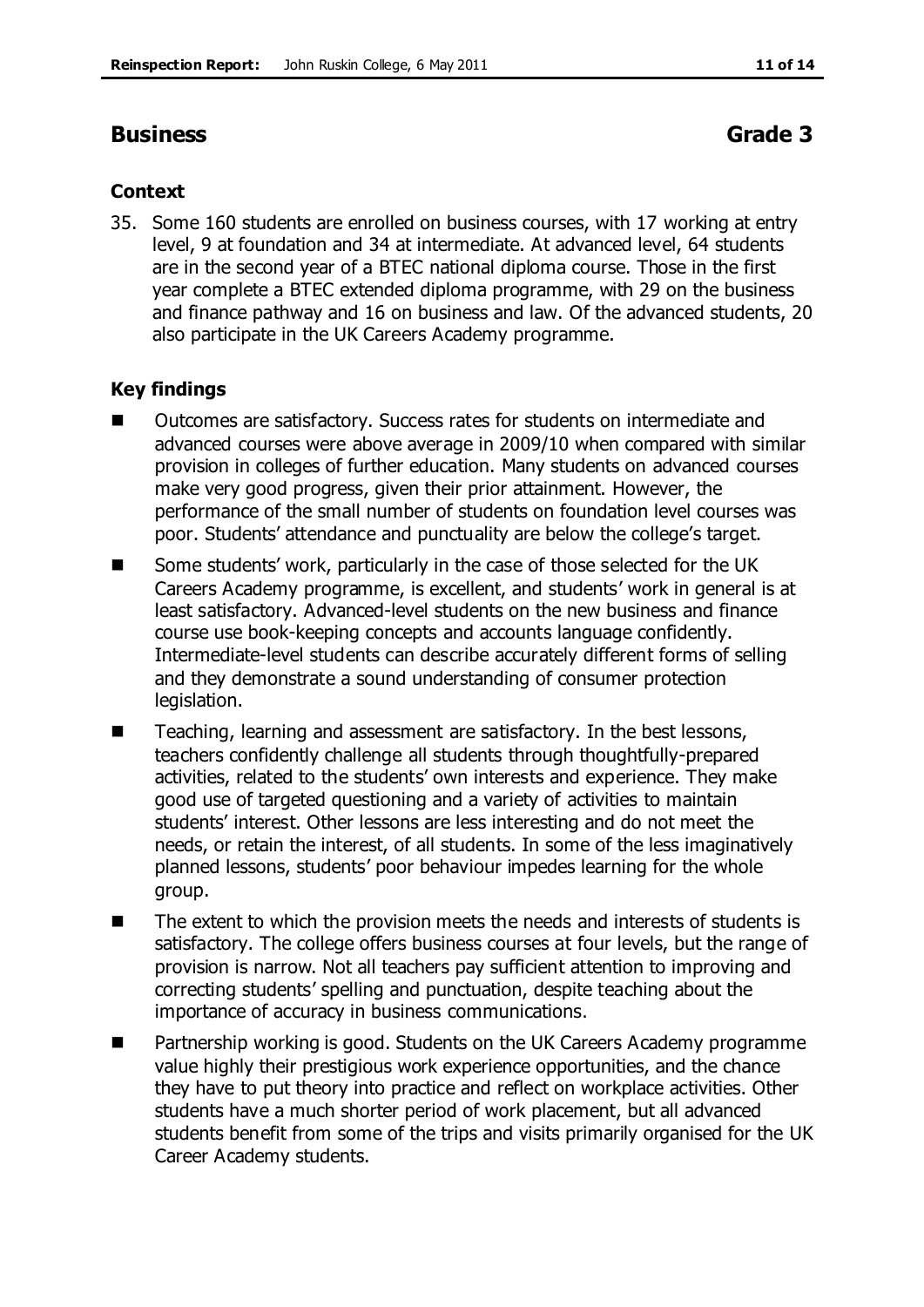- Care, guidance and support are good. Teachers go out of their way to support students who come to them for help between lessons. The UK Careers Academy students have external mentors, who offer challenge and support which students value highly. The college's systems to support students who have problems with attendance are beginning to have an impact. Managers and staff strive to encourage students to come back to college and offer appropriate support to those who do.
- Leadership and management are satisfactory. The self-assessment for this subject area is broadly accurate in identifying key strengths and areas for development. The promotion of equality and diversity, and health and safety, is satisfactory. Managers have made significant progress in improving students' success rates and the quality of teaching and learning. However, not all teachers are taking advantage of opportunities to share good practice and learn from each other. Managers have not yet made sufficient progress in improving attendance and punctuality.

### **What does John Ruskin College need to do to improve further?**

- Improve attendance and punctuality further to maximise students' chances of gaining their qualifications and to improve their credibility as potential employees.
- Improve the quality of teaching and learning further through more sharing of good practice in planning lessons and teaching to challenge all students.
- $\blacksquare$  Improve the focus on functional skills by ensuring that all teachers are confident in supporting students to use accurate spelling, punctuation and grammar in their written English.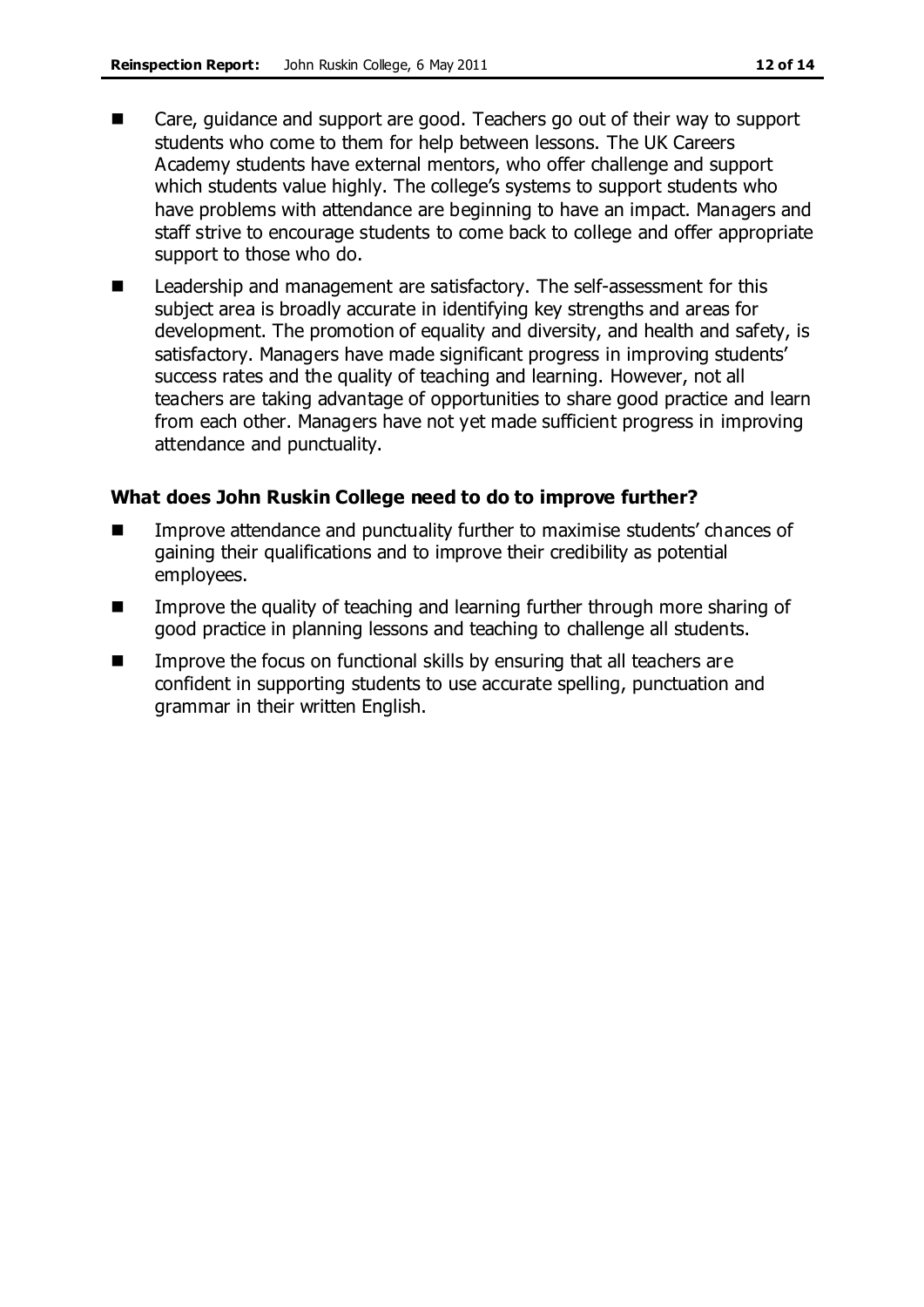# **Information about the inspection**

- 36. Two of Her Majesty's Inspectors (HMI) and three additional inspectors, assisted by the college's vice-principal, as nominee, carried out the inspection. Inspectors also took account of the college's most recent self-assessment report and development plans, comments from funding bodies, the previous inspection report, reports from the inspectorate's quality monitoring inspection, and data on learners and their achievement over the period since the previous inspection.
- 37. Inspectors used group and individual interviews and emails. They looked at questionnaires learners and employers had recently completed on behalf of the college. They also observed learning sessions, assessments and progress reviews. Inspectors collected evidence from programmes in each of the subject areas the college offers.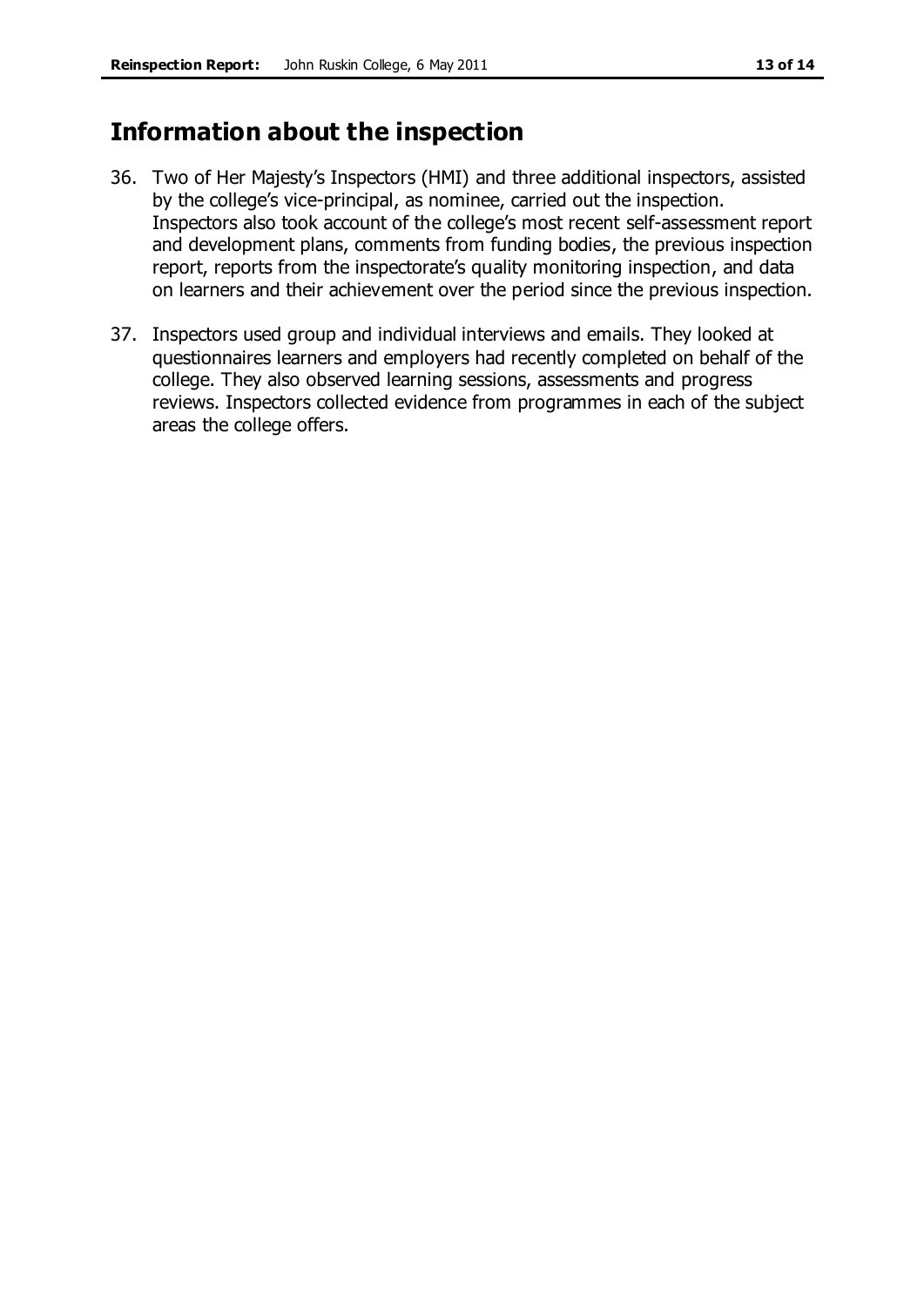### **Record of Main Findings (RMF)**

### **John Ruskin College**

**Learning types: 14 – 16:** Young apprenticeships; Diplomas; **16-18 Learner responsive:** FE full- and part-time courses, Foundation learning tier, including Entry to Employment; **19+ responsive:** FE full- and part-time courses; **Employer responsive:** Train to Gain, apprenticeships

| Grades using the 4 point scale<br>1: Outstanding;<br>2: Good:<br>3: Satisfactory;<br>4: Inadequate                                  | Dverall        | esponsive<br>earner<br>$16 - 18$ |
|-------------------------------------------------------------------------------------------------------------------------------------|----------------|----------------------------------|
| Approximate number of enrolled learners                                                                                             |                |                                  |
| Full-time learners                                                                                                                  | 955            | 682                              |
| <b>Overall effectiveness</b>                                                                                                        | 3              | 3                                |
| Capacity to improve                                                                                                                 | $\mathcal{P}$  |                                  |
| Outcomes for learners                                                                                                               | 3              | 3                                |
| How well do learners achieve and enjoy their learning?                                                                              | 3              |                                  |
| How well do learners attain their learning goals?<br>How well do learners progress?                                                 | 3              |                                  |
| How well do learners improve their economic and social well-being through                                                           | 2              |                                  |
| learning and development?                                                                                                           | 3              |                                  |
| How safe do learners feel?                                                                                                          | $\mathcal{P}$  |                                  |
| Are learners able to make informed choices about their own health and well<br>being?*                                               |                |                                  |
| How well do learners make a positive contribution to the community?*                                                                |                |                                  |
| Quality of provision                                                                                                                | 2              | 2                                |
| How effectively do teaching, training and assessment support learning and<br>development?                                           | 2              |                                  |
| How effectively does the provision meet the needs and interests of users?                                                           | 3              |                                  |
| How well partnerships with schools, employers, community groups and<br>others lead to benefits for learners?                        | 3              |                                  |
| How effective are the care, guidance and support learners receive in helping<br>them to achieve?                                    | $\overline{2}$ |                                  |
| <b>Leadership and management</b>                                                                                                    | $\mathbf{z}$   | $\overline{\mathbf{2}}$          |
| How effectively do leaders and managers raise expectations and promote<br>ambition throughout the organisation?                     | 2              |                                  |
| How effectively do governors and supervisory bodies provide leadership,<br>direction and challenge?*                                | 3              |                                  |
| How effectively does the provider promote the safeguarding of learners?                                                             | 2              |                                  |
| How effectively does the provider actively promote equality and diversity,<br>tackle discrimination and narrow the achievement gap? | 3              |                                  |
| How effectively does the provider engage with users to support and<br>promote improvement?                                          | 3              |                                  |
| How effectively does self-assessment improve the quality of the provision<br>and outcomes for learners?                             | 2              |                                  |
| How efficiently and effectively does the provider use its available resources<br>to secure value for money?                         | 3              |                                  |

\*where applicable to the type of provision